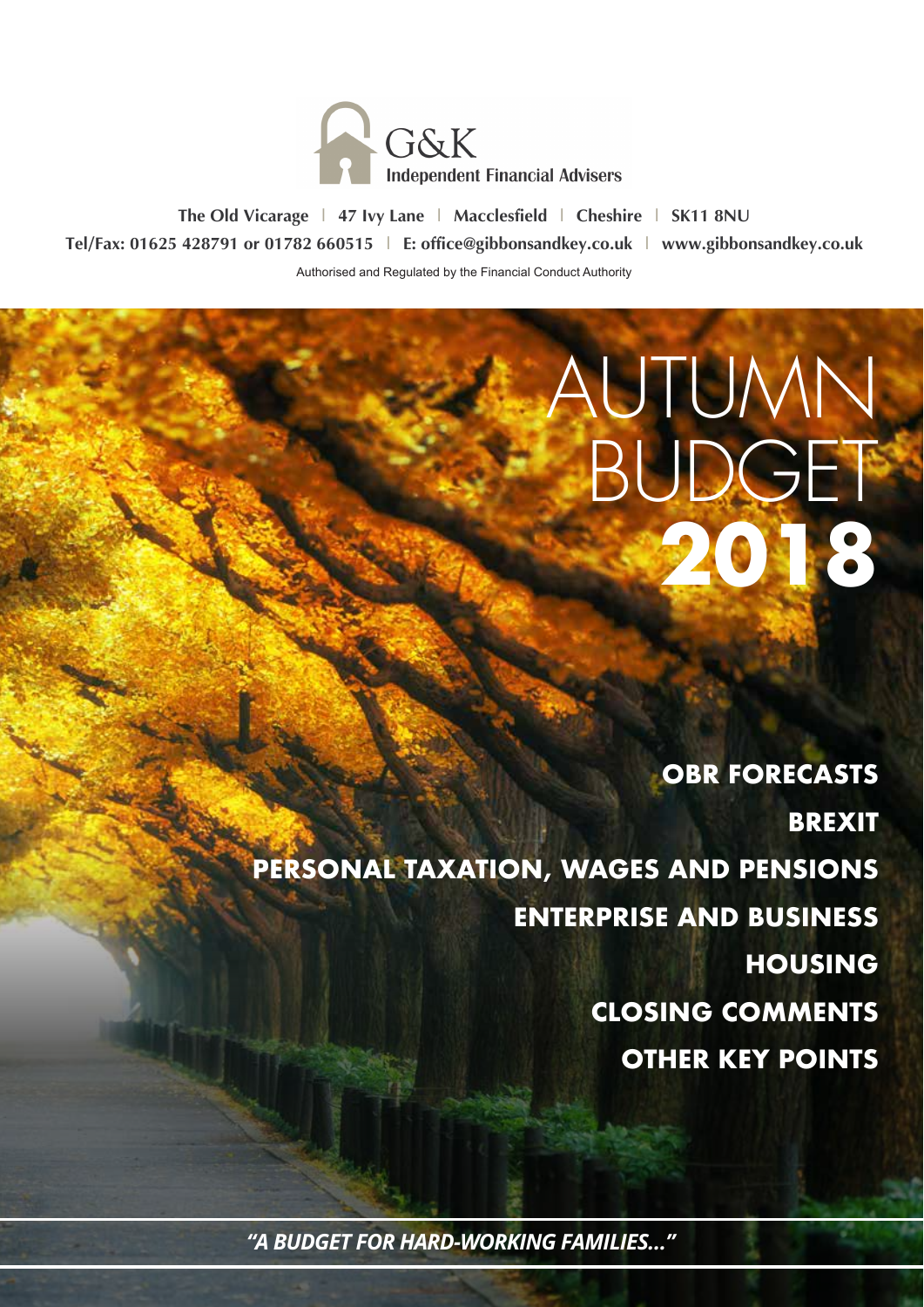# **AUTUMN BUDGET** OCTOBER 2018

Philip Hammond, the Chancellor of the Exchequer, delivered a Budget which he declared *"shows the British people that their hard work is paying off"*. Mr Hammond was under intense pressure to loosen the purse strings. He did announce several new cash injections, while suggesting that *"the era of austerity is finally coming to an end"*.

#### OBR FORECASTS

The Chancellor began his statement by revealing the latest economic forecasts from the Office for Budget Responsibility (OBR) which showed a significant improvement in the public finances. Public borrowing for the current fiscal year was forecast to be £11.6bn lower than predicted in the Spring Statement and is then forecast to fall from £31.8bn in 2019/20 to £19.8bn in 2023–24, which would be its lowest level in more than 20 years. The OBR also raised its economic growth forecast for next year to 1.6% from 1.3%, while the 2020 growth forecast was revised up to 1.4% from 1.3%. Growth forecasts for 2021 and 2022 were maintained at 1.4% and 1.5% respectively, and a new forecast of 1.6% was unveiled for 2023.

#### BREXIT

This was the Chancellor's final Budget before the UK leaves the EU; Mr Hammond stated that we are currently at a *"pivotal moment"* in the Brexit negotiations and confidently predicted that the UK will build a new future outside the EU. He also announced that an extra £500m was being set aside for preparations for leaving the EU and reiterated that next March's Spring Statement could be upgraded to a full Budget if required. In addition, he announced plans to make e-passport gates at Heathrow and other airports available to visitors from the US, Canada, New Zealand, Australia and Japan as well as EEA citizens. However, it's fair to say that the subject of Brexit did not exactly dominate his Budget Statement as some prior media speculation had suggested, although he did announce the introduction of a commemorative 50p coin to mark the UK's departure from the EU.

Mr Hammond stated that we are currently at a *"pivotal moment"* in the Brexit negotiations and confidently predicted that the UK will build a new future outside the EU.



#### PERSONAL TAXATION, WAGES AND PENSIONS

On the personal taxation front, the Chancellor announced that the personal allowance threshold is set to rise from £11,850 to £12,500 in April 2019, whilst the higher rate income tax threshold will increase from £46,350 to £50,000. This move was being introduced a year earlier than originally planned, a situation which Mr Hammond said was possible due to the improving state of Government finances. In addition, the Chancellor announced that the two tax thresholds would subsequently rise in line with inflation (CPI). The personal allowance rate for Scotland will be announced separately, on 12<sup>th</sup> December 2018.

The lifetime allowance for pension savings will increase in line with CPI for 2019/20, rising to £1,055,000. The ISA subscription limit for 2019/20 will remain unchanged at £20,000 and JISAs will be uprated in line with CPI to £4,368. The Government is set to publish a consultation next year for maturing Child Trust Fund accounts and on the taxation of trusts.

Mr Hammond also said that the National Living Wage is set to increase by 4.9%, from £7.83 to £8.21 an hour, from April 2019, and that work allowances for Universal Credit were to be increased by £1,000 per annum, a move which would see 2.4 million working families with children, £630 a year better off.

The Chancellor also announced a freeze in fuel duty for the ninth successive year, and that beer, cider and spirits duties were also to be frozen. Wine duty is, however, set to rise in line with RPI inflation, while tobacco duty will continue to rise by RPI plus 2%.

In an effort to address pensions cold-calling, the Government is publishing a response to its consultation and will shortly be implementing legislation to make it illegal.

The Department for Work and Pensions will consult later this year on supporting the launch of pensions dashboards, allowing people to view their pension pots, including their state pension, in one place. They also intend to publish a paper outlining the Government's approach to increasing pension participation among the self-employed.

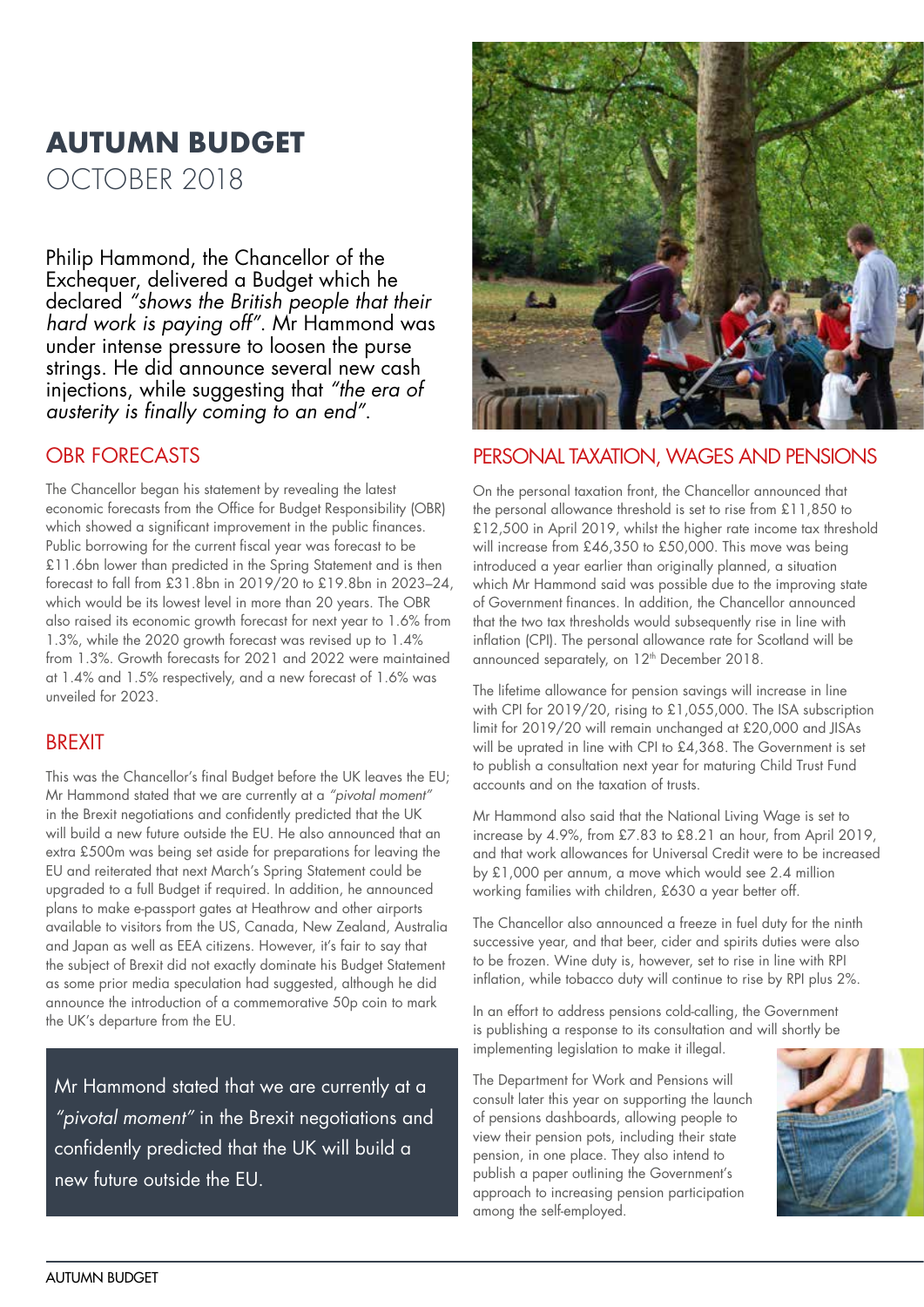

## ENTERPRISE AND BUSINESS

The Budget Statement also included a number of measures to tackle the challenges facing business due to technological changes. This included plans to introduce a new 2% Digital Services Tax from April 2020, although Mr Hammond was at pains to stress that this would be carefully targeted and only levied on profitable companies that have at least £500m a year in global revenues, amongst other criteria. The Chancellor also announced some relief for hard-pressed high street businesses, with business rates bills set to be cut by one third for firms with a rateable value below £51,000 over a two-year period from April 2019. This will benefit 90% of retail properties. Through the 'Our Plan for the High Street' initiative, a £675 million fund to support a sustainable transformation of high streets is pledged. He also announced that the Annual Investment Allowance was set to be temporarily increased from £200,000 to £1m for two years in order to stimulate business investment.

Another key announcement related to the Private Finance Initiative (PFI), with the Chancellor saying there was compelling evidence that such contracts do not deliver value for taxpayers or genuinely transfer risk to the private sector. He therefore stated that all future PFI contracts are to be abolished although he did stress that the Government will honour existing contracts.

The Government welcomes the FCA's plans to expand access to the Financial Ombudsman Service (FOS) to small and medium sized enterprises, along with its consultation on increasing the FOS award limit to £350,000.

...the Chancellor announced that the personal allowance threshold is set to rise from £11,850 to £12,500 in April 2019, while the higher rate income tax threshold will increase from £46,350 to £50,000.

# **HOUSING**

During his speech, the Chancellor noted that the number of firsttime buyers is currently at an 11-year high. He then announced that he will be extending the exemption of stamp duty for all first-time buyers purchasing shared equity homes up to a value of £500,000, and that this measure will be retrospective, thus benefiting first-time buyers who have made a purchase since the last Budget on 22 November 2017.

The Chancellor also announced plans to add £500m to the £5bn Housing Infrastructure Fund that was designed to help get a further 650,000 homes built, along with new housing association partnerships in England that would deliver a further 13,000 homes.

From April 2021, a new Help to Buy Equity Loan scheme will run for two years, available to first-time buyers only, for homes with a market value up to a regional property price cap.

#### CLOSING COMMENTS

Philip Hammond closed his Budget Speech with these words:

*"Austerity is coming to an end – but discipline will remain. We are at a turning point in our history and we must resolve to go forwards, not backwards and work together to build a Britain we can all be proud of."*

### OTHER KEY POINTS

- Confirmed an extra £20.5bn for the NHS over the next five years
- Funding for mental health services will grow as a share of the overall NHS budget over the next five years
- £420m to be made available to tackle potholes, bridge repairs, and other minor works in this financial year
- A £400m pledge to schools as an "in-year bonus"
- An extra £160m for counter-terrorism police in 2019–20
- An extra £1bn for the Ministry of Defence across 2018–19 and 2019–20
- NS&I will allow people other than parents and grandparents to gift Premium Bonds to a child (the minimum investment has been reduced to £25)
- Through the British Business Bank, the Government will support pension funds to invest in growing UK businesses
- A new tax on plastic packaging containing less than 30% recycled plastic from April 2022
- VAT threshold will be maintained at the current level of £85,000 for a further two years until 31 March 2022
- Air Passenger Duty long-haul rates will increase in line with RPI
- HMRC will be a preferred creditor in business insolvencies
- New 26–30 railcard offering one third discount on certain fares to around 4.4 million people by the end of 2018

Please note, these key points - particularly in reference to NHS and housing funding – may not be applicable in Scotland.